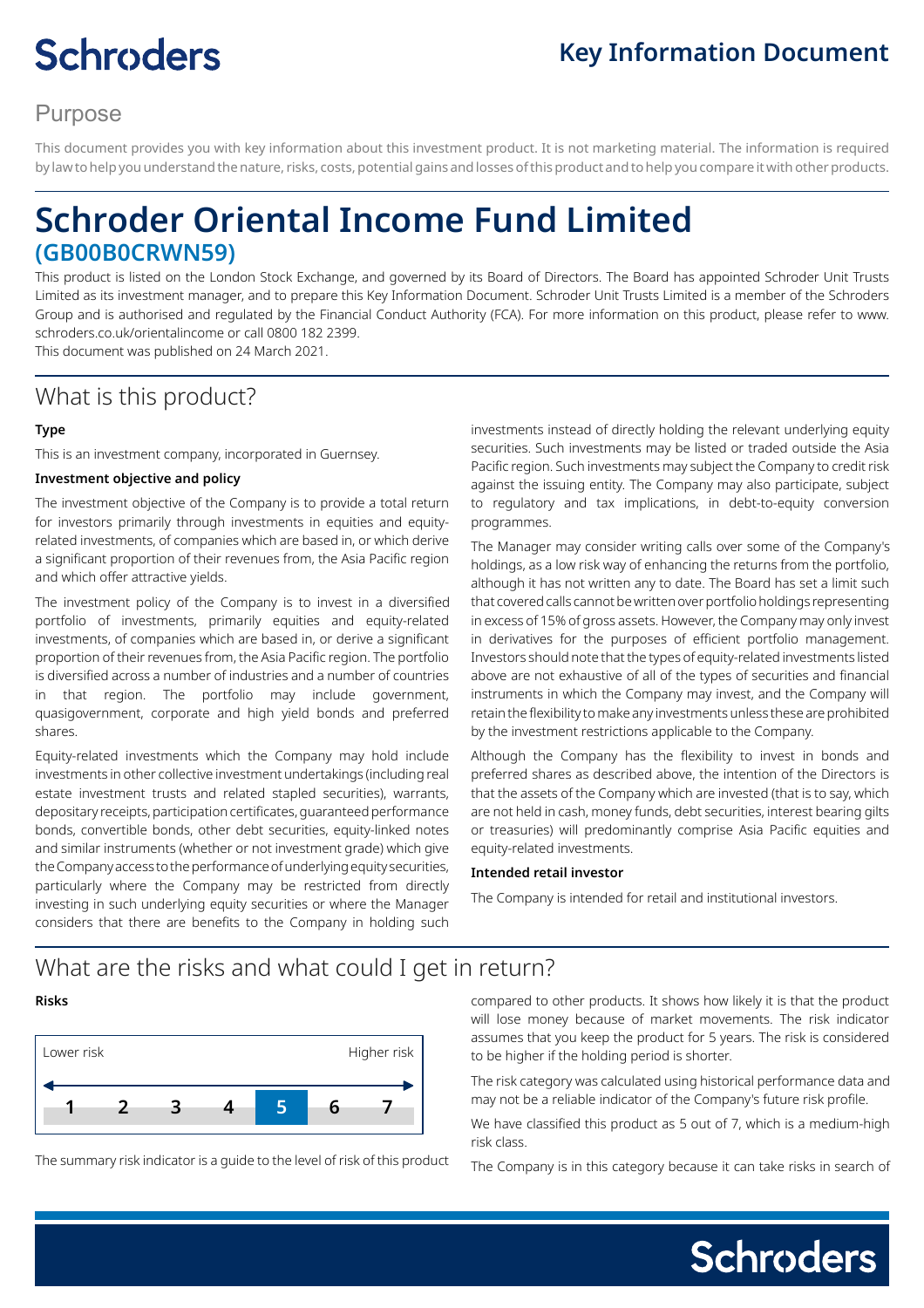higher rewards. This category rates the potential losses from future performance at a "medium high" level, and poor market conditions will likely cause shareholders to lose money.

The following factors serve to increase risk and may lead to higher volatility in the Company's share price: it invests in assets which are exposed to foreign currencies; it invests in emerging markets and the Far East; it may invest in unregulated collective investment schemes; it has borrowed (or "geared") to purchase assets; and it uses derivatives for specific investment purposes.

#### **Credit risk**

The Company has no significant exposure to credit risk. None of the Company's investments represent more than 10% of its net asset value.

#### **Performance scenarios**

| Investment GBP 10,000.00   |                                     |               |                                            |               |  |  |
|----------------------------|-------------------------------------|---------------|--------------------------------------------|---------------|--|--|
| <b>Scenarios</b>           | 1 year                              | 3 years       | 5 years<br>Recommended)<br>Holding Period) |               |  |  |
| <b>Stress Scenario</b>     | What you might get back after costs | GBP 653.03    | GBP 4,139.17                               | GBP 3,070.13  |  |  |
|                            | Average return each year            | $-93.5%$      | $-25.5%$                                   | $-21.0%$      |  |  |
| Unfavourable Scenario      | What you might get back after costs | GBP 8,233.93  | GBP 8,071.46                               | GBP 8,465.01  |  |  |
|                            | Average return each year            | $-17.7\%$     | $-6.9%$                                    | $-3.3%$       |  |  |
| <b>Moderate Scenario</b>   | What you might get back after costs | GBP 11,022.22 | GBP 13,410.57                              | GBP 16,316.44 |  |  |
|                            | Average return each year            | 10.2%         | 10.3%                                      | 10.3%         |  |  |
| <b>Favourable Scenario</b> | What you might get back after costs | GBP 14,790.47 | GBP 22,335.34                              | GBP 31,526.33 |  |  |
|                            | Average return each year            | 47.9%         | 30.7%                                      | 25.8%         |  |  |

This table shows the money you could get back over the next five years, under different scenarios, assuming that you invest GBP 10,000.00.

The scenarios shown illustrate how your investment could perform. You can compare them with the scenarios of other products.

The scenarios presented are an estimate of future performance based on evidence from the past, and are not an exact indicator. What you get will vary depending on how the market performs and how long you keep the investment.

The stress scenario shows what you might get back in extreme market circumstances.

The figures shown include all the costs of the product itself but may not include all the costs that you pay to your adviser or distributor. The figures do not take into account your personal tax situation, which may also affect how much you get back.

# What happens if Schroder Oriental Income Fund Limited is unable to pay out?

You may sell your shares at any time on the London Stock Exchange using your broker. Your shares are sold to another buyer in the market without recourse to the Company. If the Company goes into liquidation the investments will be sold and you will receive your pro rata share of the proceeds after settlement of any liabilities. You would not be entitled to compensation from the Financial Services Compensation Scheme.

### What are the costs?

#### **Costs over time**

The Reduction in Yield (RIY) shows what impact the total costs you pay will have on the investment return you might get.

The amounts shown here are the cumulative costs of the product itself, for three different holding periods. They include potential early exit penalties. The figures assume you invest GBP 10,000.00. The figures are estimates and may change in the future.

| Investment GBP 10,000.00        | if you cash in after 1<br>year | if you cash in after 3<br>years | if you cash in after 5<br><b>vears</b><br>(Recommended Holding<br>Period) |
|---------------------------------|--------------------------------|---------------------------------|---------------------------------------------------------------------------|
| <b>Total Costs</b>              | GBP 171.00                     | GBP 571.00                      | GBP 1,060.00                                                              |
| Impact on Return (RIY) per year | 1.81%                          | 1.81%                           | 1.81%                                                                     |